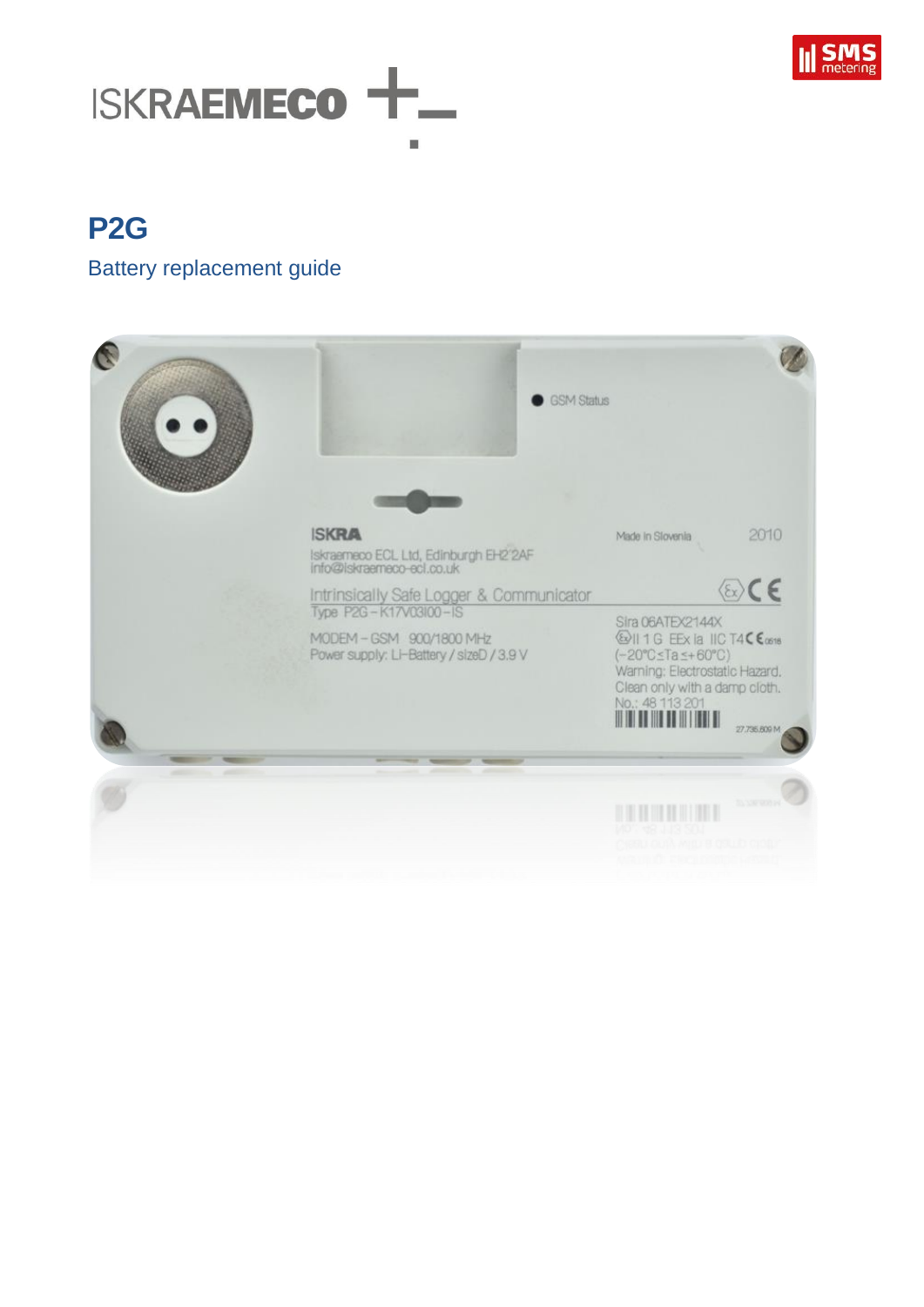| Version:  | V1.00      |
|-----------|------------|
| Language: | English    |
| Date:     | 22.11.2013 |

#### **COPYRIGHT**

©2013 ISKRAEMECO d.d., Merjenje in upravljanje energije. All rights reserved. The Iskraemeco logo, and all related trademarks are registered trademarks or trademarks of Iskraemeco d.d. All other trademarks are the property of their respective owners. All rights reserved.

No part of this document can be copied, reproduced, transferred, distributed, presented or stored in any format without the prior written consent of Iskraemeco d.d., except as otherwise provided in your license or as expressly permitted in writing by Iskraemeco, d.d.

#### **DISCLAIMER AND LIMITATION OF LIABILITY**

This manual was written for maintenance of P2G. This manual, including all documentation incorporated by reference herein such as documentation provided or made available at Iskrameco d.d. web site, is provided or made accessible "AS IS" and "AS AVAILABLE" and without condition, endorsement, guarantee, representation, or warranty of any kind by Iskraemeco d.d. and its affiliated companies (hereinafter collectively referred to as »Iskraemeco«). Iskraemeco assumes no responsibility for any typographical, technical, or other inaccuracies, errors, or omissions in this documentation, nor for any loss due to the use of this documentation. Iskraemeco assumes no responsibility for the battery or P2G lifetime in case old battery was completely drained before the replacement. Iskraemeco reserves the right to periodically change information that is contained in this documentation; however, Iskraemeco makes no commitment to provide any such changes, updates, enhancements, or other additions to this documentation. Iskraemeco shall not be liable for any type of damages related to this documentation or its use, or performance or nonperformance of any software, hardware, service, or any third party products and services.

SAVE AS EXPRESSLY PROVIDED IN YOUR CONTRACT WITH ISKRAEMECO, ISKRAEMECO EXPRESSLY DISCLAIMS ALL WARRANTIES, EXPRESS OR IMPLIED, INCLUDING, BUT NOT LIMITED TO THE IMPLIED WARRANTIES OF MERCHANTIBILITY OR FITNESS FOR A PARTICULARE PURPOSE AND AGAINST INFRINGEMENT. ISKRAEMECO DOES NOT WARRANT THAT THE FUNCTIONS CONTAINED IN THE PRODUCT WILL BE UNITERRUPTED OR ERROR-FREE, OR THAT DEFECTS IN THE PRODUCT OR ERRORS IN THE DATA WILL BE CORRECTED. FURTHERMORE, ISKRAEMECO DOES NOT WARRANT OR MAKE ANY REPRESENTATIONS REGARDING THE USE OR THE RESULTS OF THE USE OF THE PRODUCT OR ITS DOCUMENTATION IN TERMS OF THEIR CORRECTNESS, ACCURACY, RELIABILITY, OR OTHERWISE. NO ORAL OR WRITTEN INFORMATION OR ADVICE, GIVEN BY ISKRAEMECO OR AN ISKRAEMECO AUTHORIZED REPRESENTATIVE SHALL CREATE A WARRANTY OR IN ANY WAY INCREASE THE SCOPE OF THIS WARRANTY. SOME JURISDICTIONS DO NOT ALLOW EXCLUSION OF THE IMPLIED WARRANTIES, SO THE ABOVE EXCLUSION MAY NOT APPLY. UNDER NO CIRCUMSTANCES INCLUDING NEGLIGENCE, SHALL ISKRAEMECO, THEIR DIRECTORS, OFFICERS, EMPLOYEES OR AGENTS BE LIABLE FOR ANY INCIDENTAL, SPECIAL OR CONSEQUENTIAL DAMAGES (INCLUDING DAMAGES FOR LOSS OF BUSINESS, LOSS OF PROFITS, BUSINESS INTERRUPTION, LOSS OF BUSINESS INFORMATION, ETC.) ARISING OUT OF THE USE OR INABILITY TO USE THE PRODUCT OR ITS DOCUMENTATION, EVEN IF ISKRAEMECO OR AN ISKRAEMECO AUTHORIZED REPRESENTATIVE HAS BEEN ADVISED OF THE POSSIBILITY OF SUCH DAMAGES. SOME JURISDICTIONS DO NOT ALLOW LIMITATION OR EXCLUSION OF LIABILITY FOR INCIDENTAL OR CONSEQUENTIAL DAMAGES OR ALLOW EXCLUSION OR LIMITATION OF LIABILITY ONLY FOR NEGLIGENCE, BUT NOT FOR GROSS NEGLIGENCE OR ATTEMPT, SO THIS LIMITATION MAY NOT APPLY. IN NO EVENT SHALL ISKRAEMECO'S TOTAL LIABILITY FOR ALL DAMAGES, LOSSES AND CAUSES OF ACTION (WHETHER IN CONTRACT, TORT, INCLUDING NEGLIGENCE, OR OTHERWISE) EXCEED THE AMOUNT PAID FOR THE PRODUCT AND ITS DOCUMENTATION.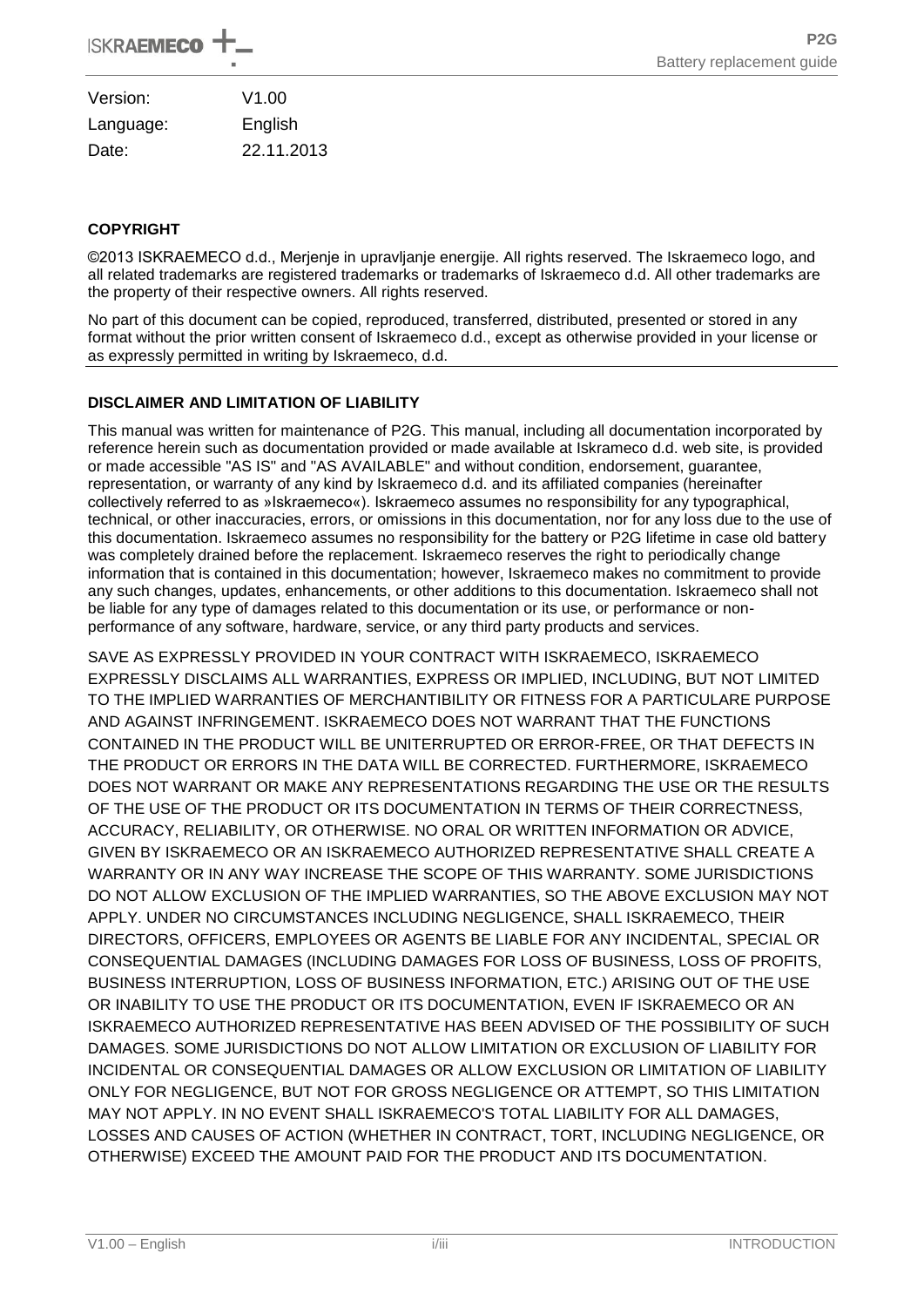## i. About the Technical description

• In this manual are written procedures for battery change on P2G loggers, intended for technically qualified personnel, responsible for energy measurements.

## ii. Definitions, Acronyms and Abbreviations

| VDD        | Voltage drain supply                                                         |  |
|------------|------------------------------------------------------------------------------|--|
| Vbat       | Battery voltage                                                              |  |
| <b>GSM</b> | Global System for Mobile Communications, originally Groupe<br>Spécial Mobile |  |
| LED        | <b>Light Emitting Diode</b>                                                  |  |
| <b>SMS</b> | <b>Short Message Service</b>                                                 |  |

### iii. Reference documents

- P2G Installation manual
- P2G Technical description

## iv.Versioning

| Date       | Version | Update                    |
|------------|---------|---------------------------|
| 22.11.2013 | V1.00   | First version of document |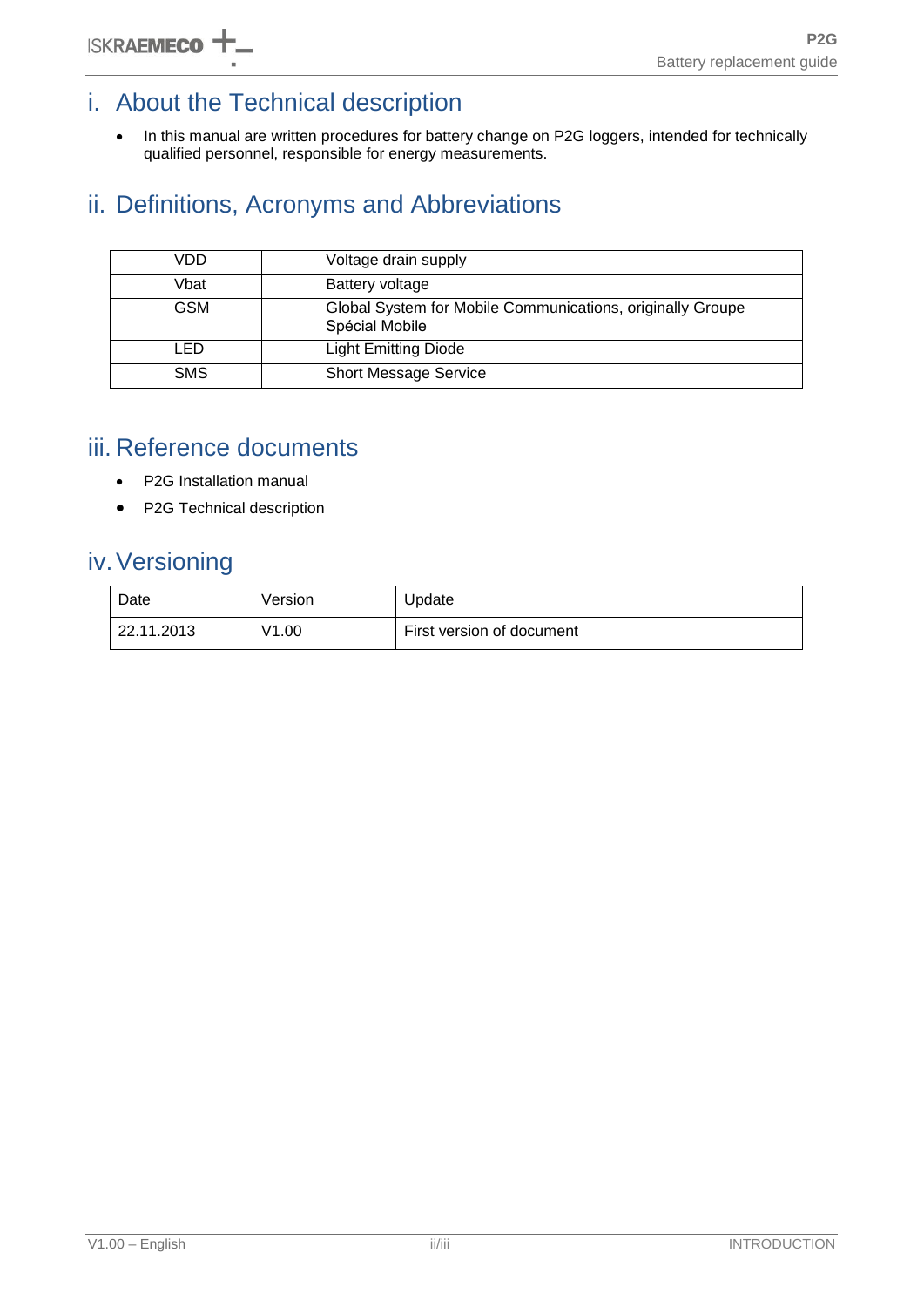#### **TABLE OF CONTENTS**

#### **INDEX OF FIGURES**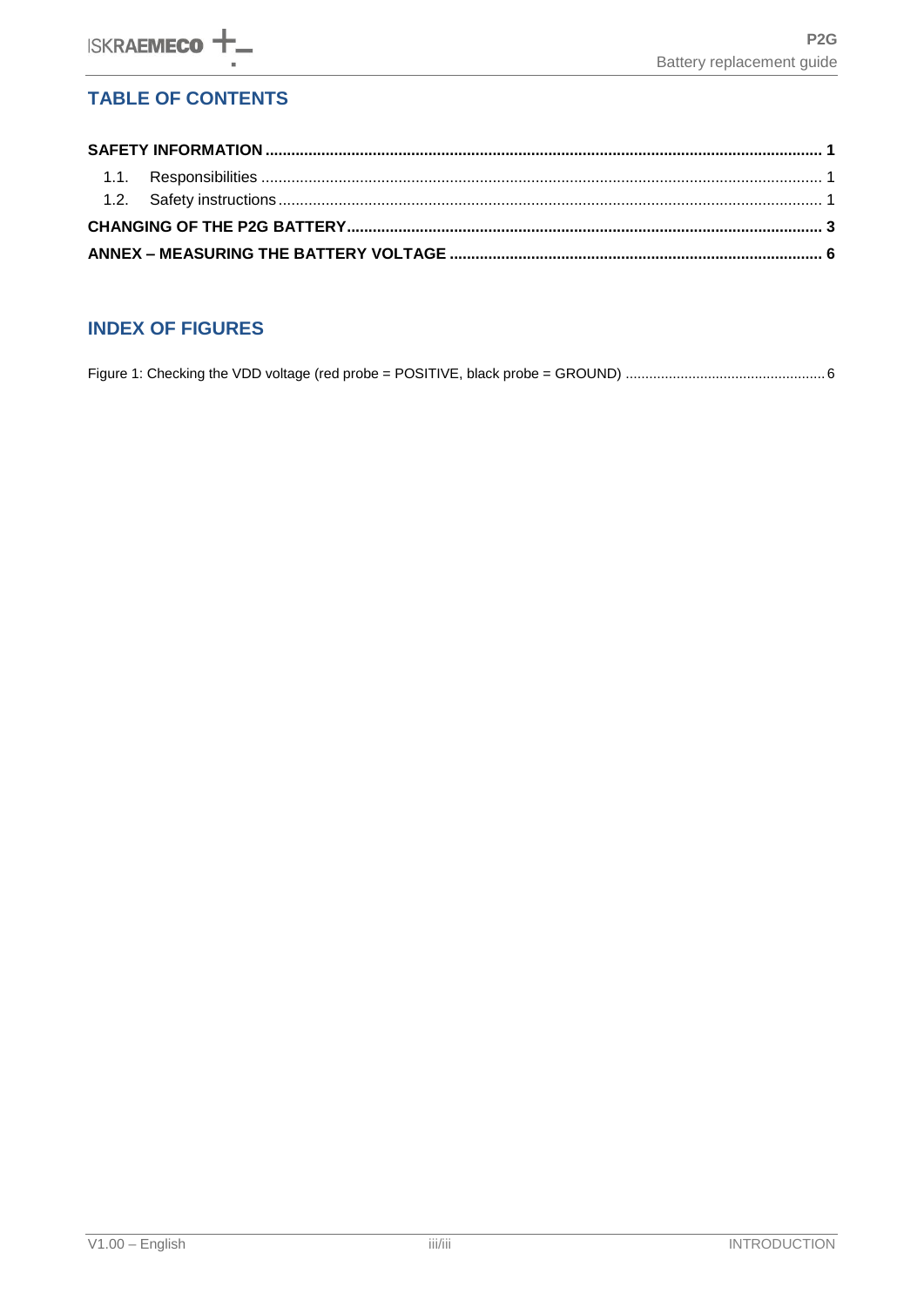## <span id="page-4-0"></span>SAFETY INFORMATION

Safety information used in this User Manual is described with the following symbols and pictographs:



DANGER: for a possibly dangerous situation, which could result in severe physical injury or fatality – attention to a high risk hazards.



WARNING: attention to a medium risk hazards.

CAUTION: for a possibly dangerous situation, which could result in minor physical injury or material damage - attention to a low risk hazards.

Operating instruction: for general details and other useful information.

All safety information in this user manual describes the type and source of danger, its possible consequences and measures to avoid the danger.

#### <span id="page-4-1"></span>1.1. Responsibilities

The owner of the P2G is responsible to assure that all authorized persons who work with the device read and understand the parts of this manual.

The personnel must be sufficiently qualified for the work that will be performed. The installation personnel must possess the required electrical knowledge and skills, and must be authorised by the utility to perform the installation procedure.

The personnel must strictly follow the safety regulations and operating instructions, written in the individual chapters in this Manual.

#### <span id="page-4-2"></span>1.2. Safety instructions



CAUTION: The edges of the seal wires are sharp.



The installer must consult and comply with local regulations and read the installation instructions written in this Manual.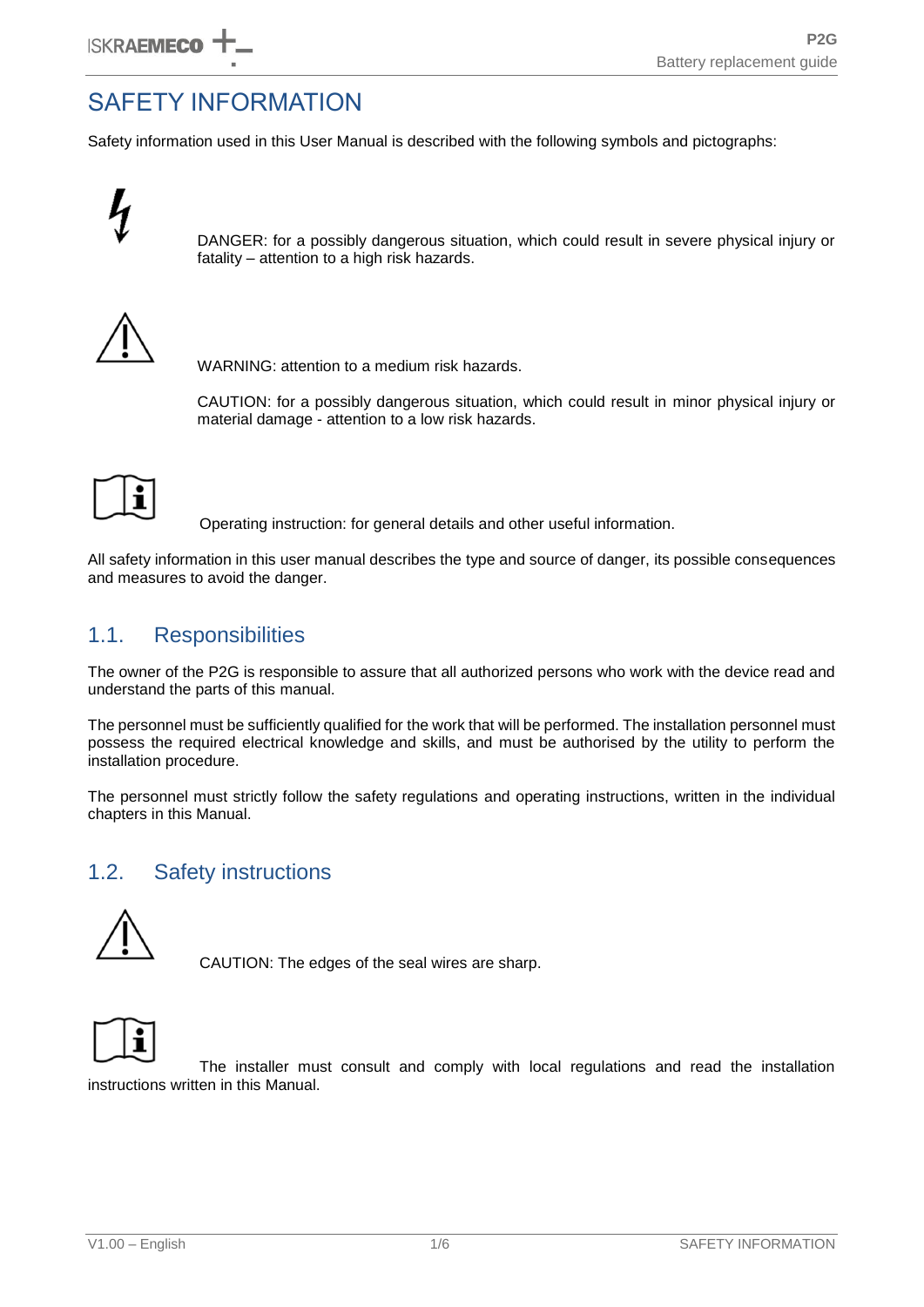WARNING: P2G installation and maintenance may not be performed by unauthorised and untrained personnel. Such persons are not allowed to cut the seals and open the P2G cover.



CAUTION: The installer is expected to fully understand the risks and safety issues involved in electrical installations. The installer shall be aware at all times of the potential hazard of electrical shock and shall exercise due to caution in completing the task!

Installation personnel must possess the required electrical knowledge and skills and must be authorised by the utility to perform the installation procedure.

The installer is obligated to perform the installation procedure in accordance with the national legislation and internal norms



cover.

DANGER:In case of any damage inside the P2G (fire, explosion...) do not open the device



After the end of the battery lifetime, the battery should be treated according to the Waste Electric and Electronic Directive (WEEE).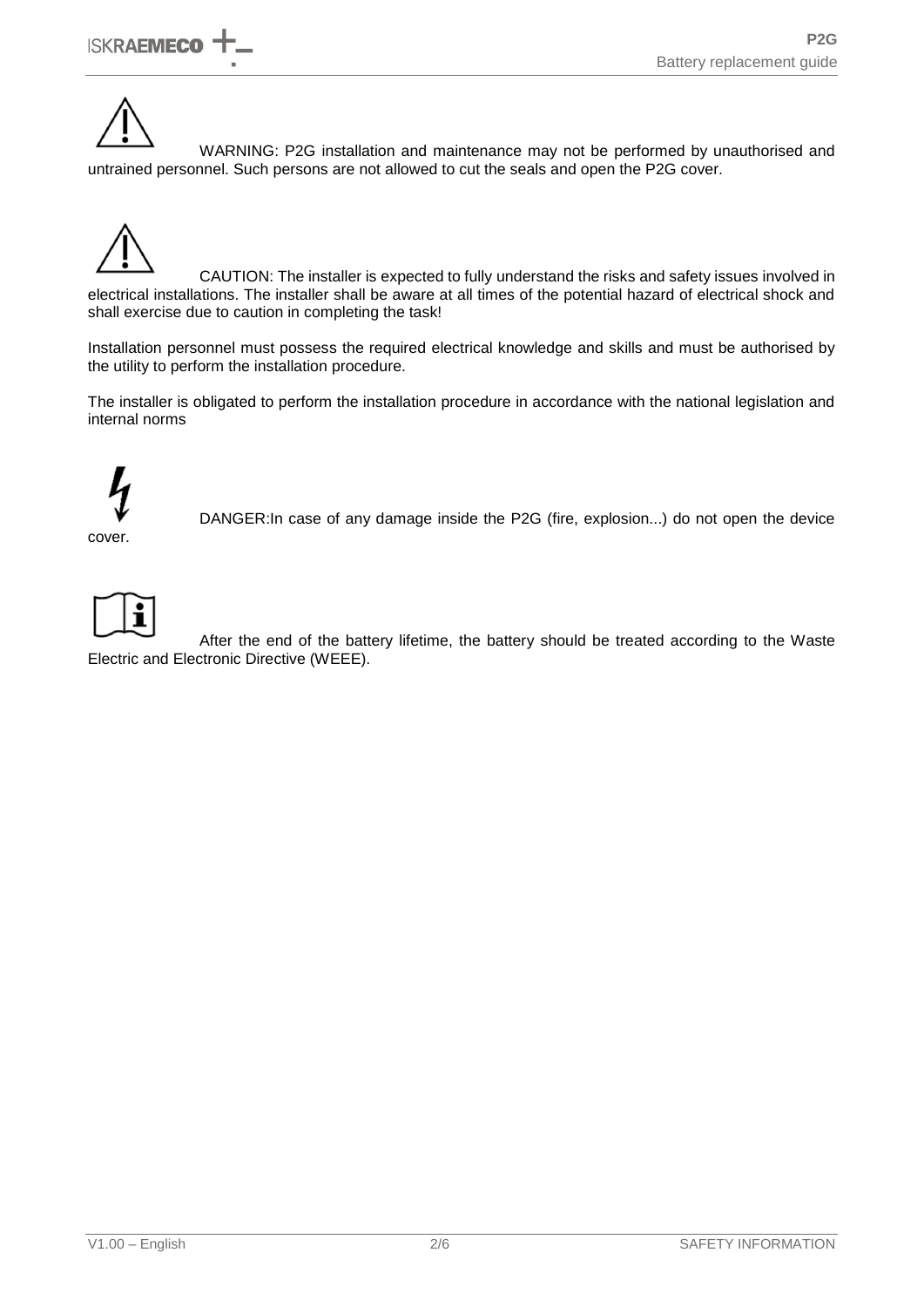## <span id="page-6-0"></span>CHANGING OF THE P2G BATTERY

The P2G is powered by a 3.9V, size D-lithium battery. Authorized personnel can easily replace the battery on site, typically saving time and money.

Before replacing the battery, please read the following instructions carefully, including the Safety information chapter.

CAUTION: For safety reasons the use of batteries other than those supplied by the P2G manufacturer is not permitted.



WARNING: The battery must always be changed in explosive free atmosphere, where mixture of air and flammable substances in the form of gas, vapour or mist does not occur.



To prevent any damage to the P2G, the main battery should be replaced before it is completely drained! For measurement instructions of the battery before the replacement, refer to the annex.



The electronic circuit of the unit is protected against reverse polarity installation of the battery. A temporary or lasting disconnection of the battery will not cause any loss of stored data or unit settings.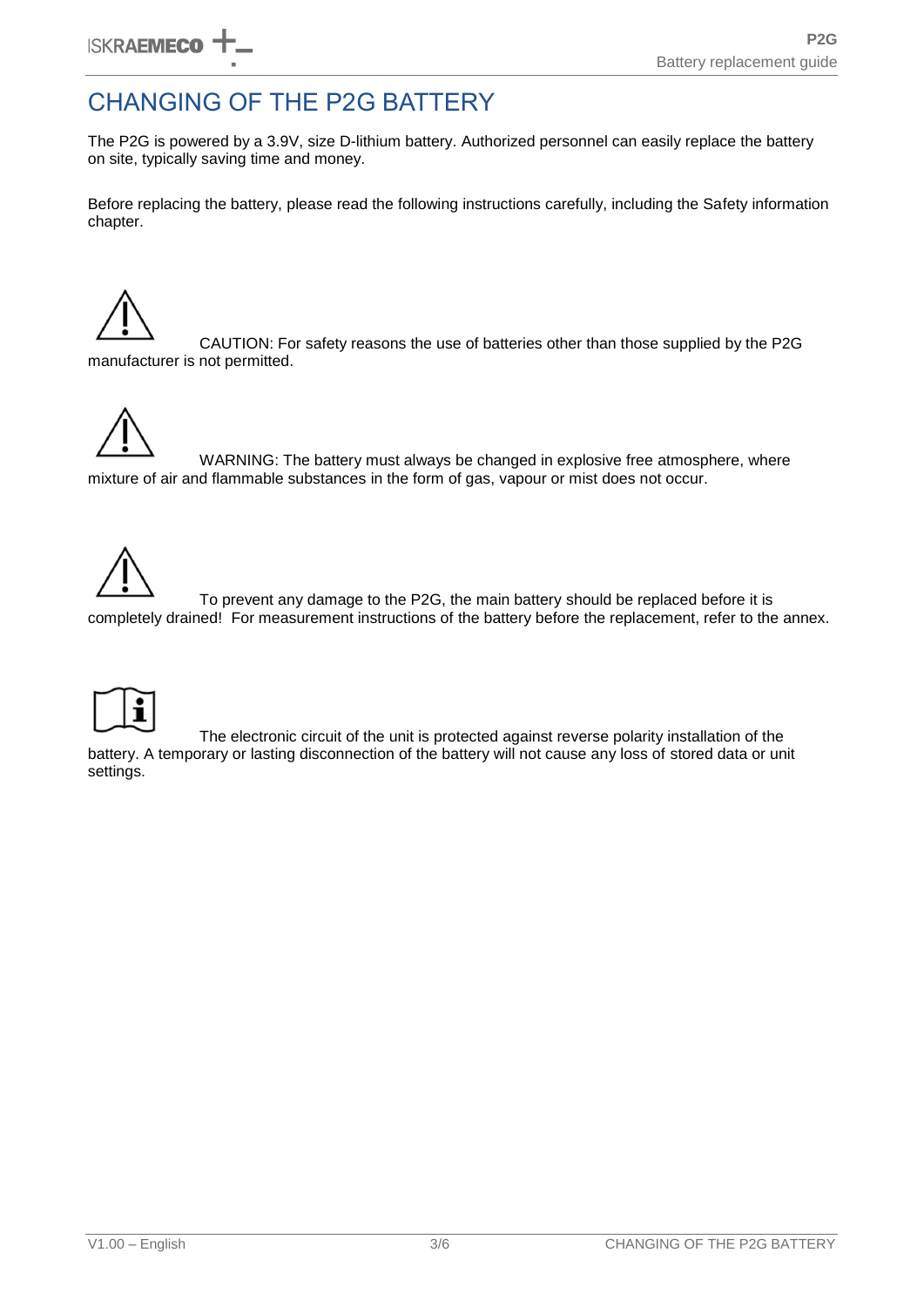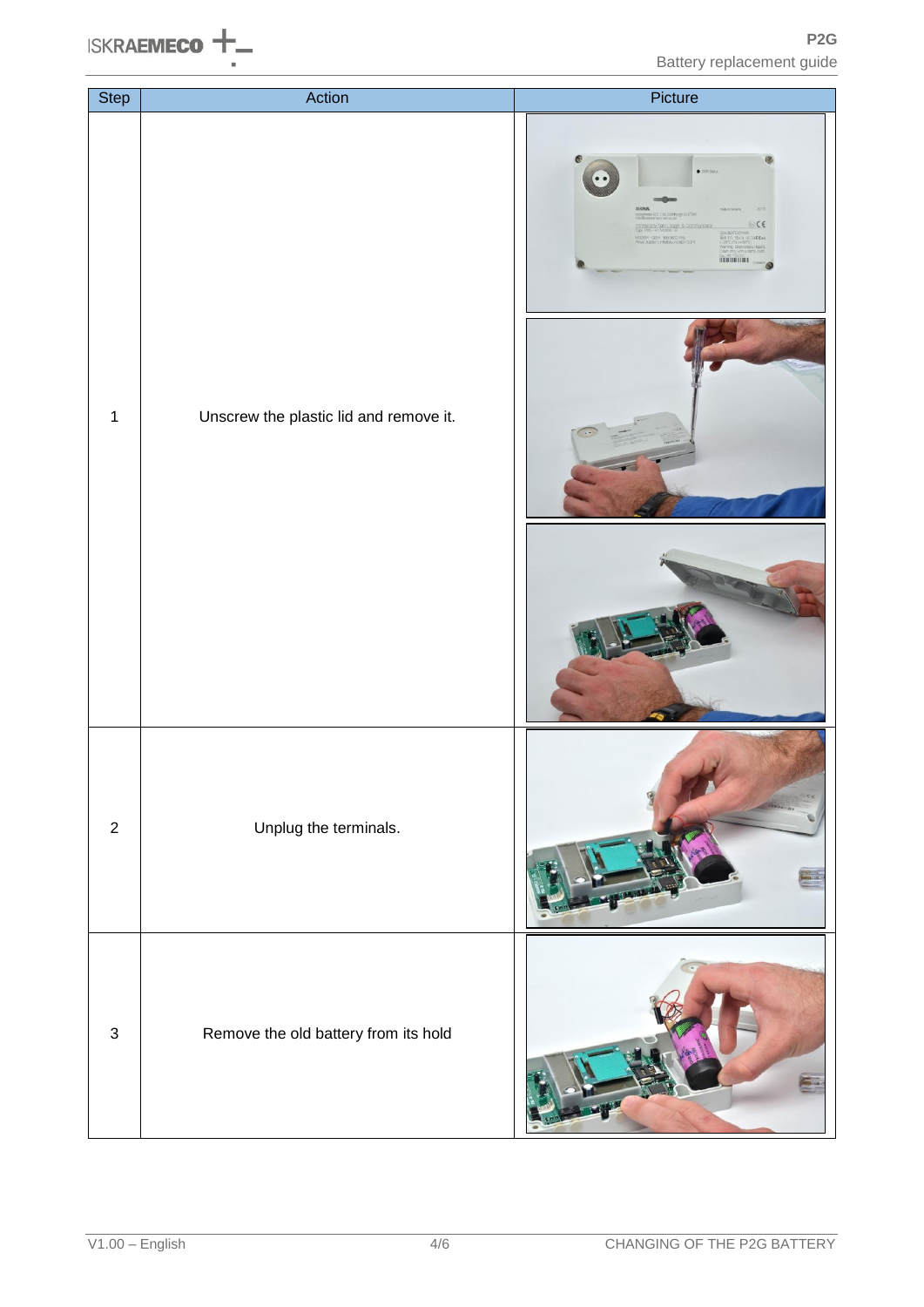| $\overline{\mathbf{4}}$ | Put the new battery in its hold.                                                                                                                   |  |
|-------------------------|----------------------------------------------------------------------------------------------------------------------------------------------------|--|
| $\sqrt{5}$              | Plug in the terminals.                                                                                                                             |  |
| $\,6\,$                 | Secure the excessive cables, by gently putting<br>them in empty space above the battery.                                                           |  |
| $\overline{7}$          | Use a pin (wooden pin, thin pencil, wire or similar)<br>to press the contact accessible through the hole in<br>the inner plastic cover of the P2G. |  |
| $\bf 8$                 | Close the lid and tighten the screws.                                                                                                              |  |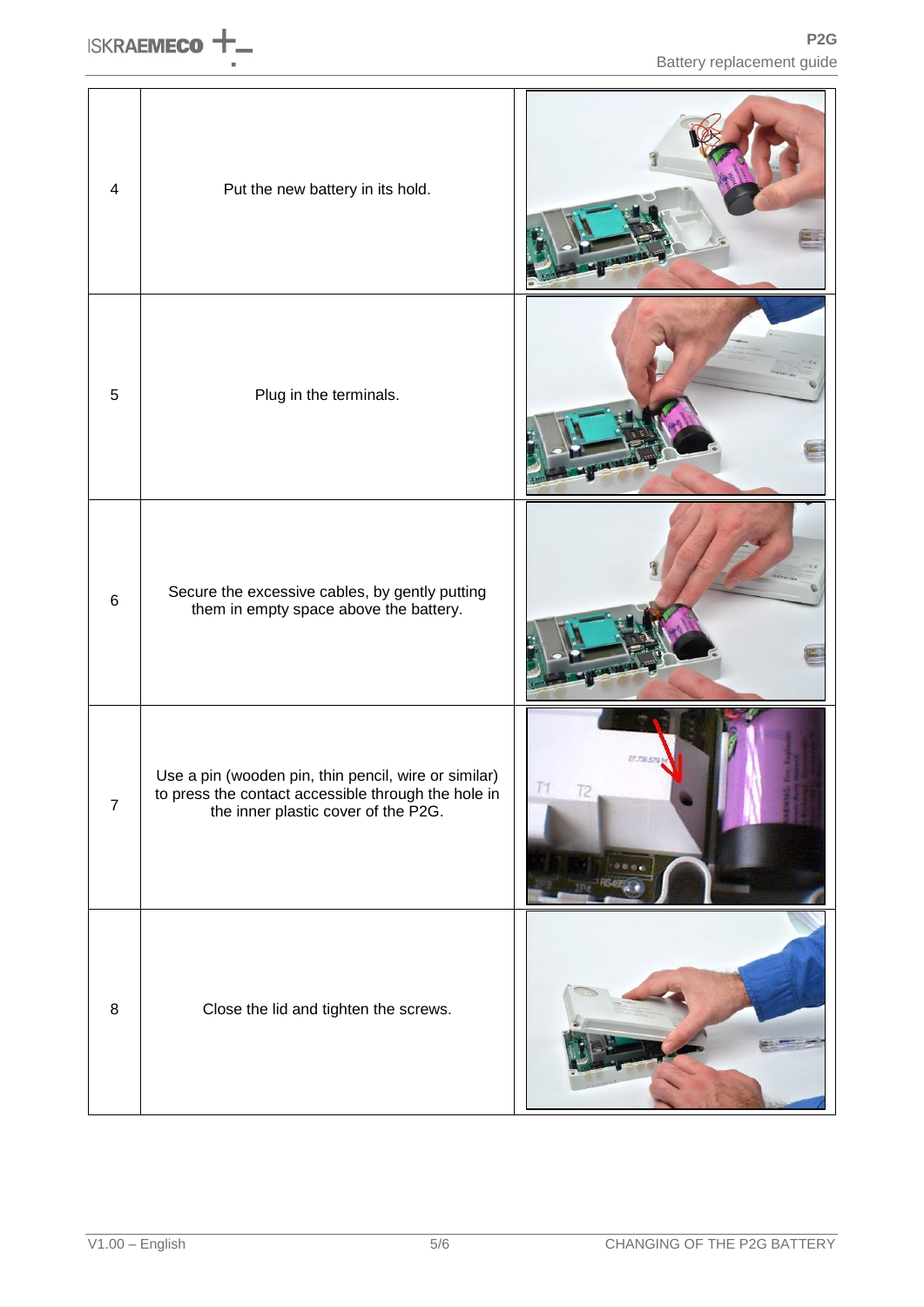## <span id="page-9-0"></span>ANNEX – MEASURING THE BATTERY VOLTAGE

Before battery replacement, it is recommended to measure the actual battery voltage (Vbat). The voltage measurement shall be done with voltage meter with two probes.



*Figure 1: Checking the VDD voltage (red probe = POSITIVE, black probe = GROUND)*

<span id="page-9-1"></span>Measurement of P2G supply voltage VDD must be performed between the lower right pin of the 8-pin connector (GROUND) and the upper left pin (POSITIVE).

In case the measured **VDD** voltage is below 3.5V, replacement of the battery is needed.

In case the measured **VDD** voltage is below 2.19V, it is recommended that the battery replacement will be done at the factory.